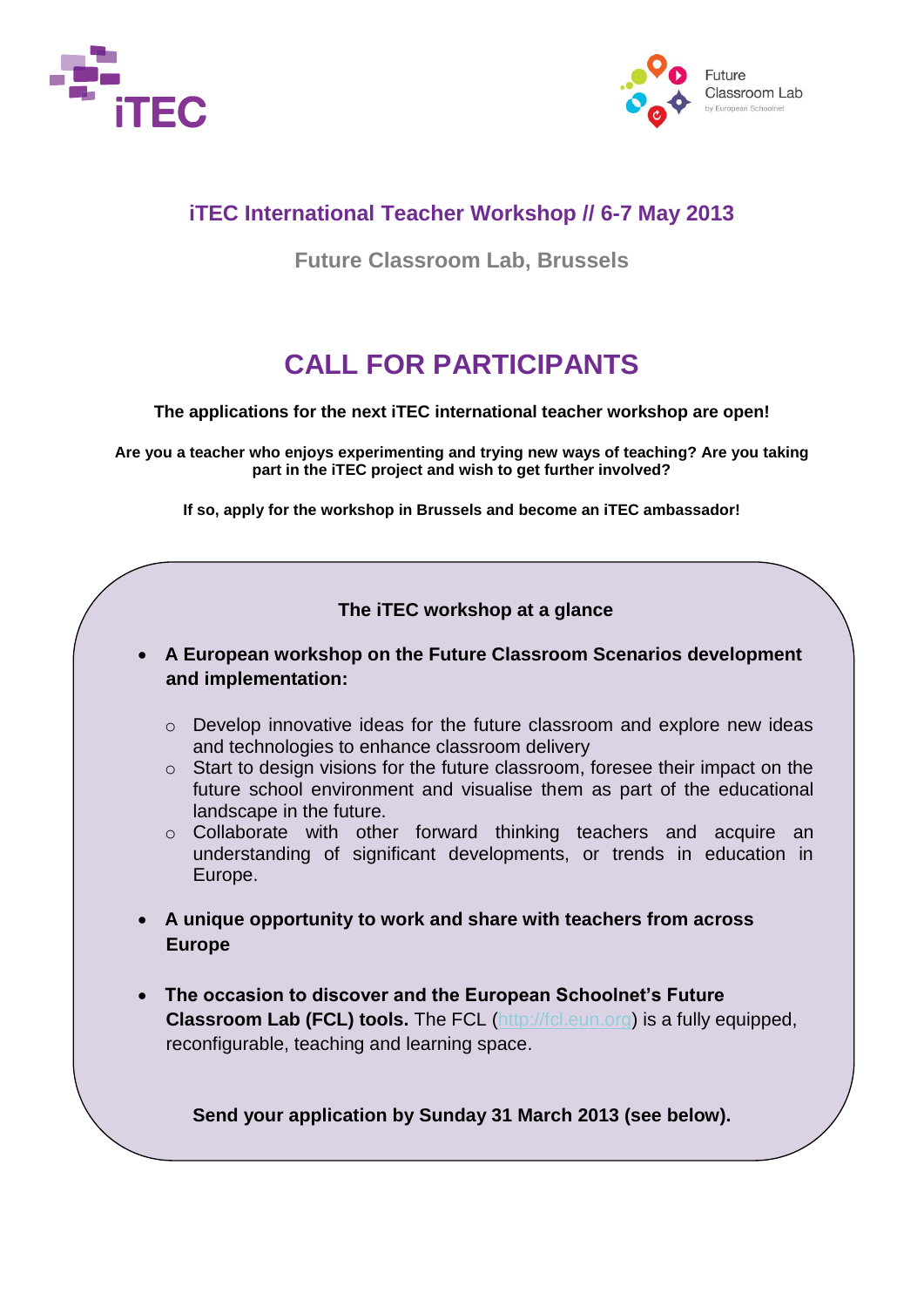



### **Description**

**iTEC (Innovative Technologies for an Engaging Classroom) is a large-scale European project, coordinated by European Schoolnet, that takes an informed look at the potential classroom of the future [\(itec.eun.org\)](file:///C:/Users/WE/AppData/Local/Microsoft/Windows/Temporary%20Internet%20Files/Content.Outlook/3KHLUHAJ/itec.eun.org). Teachers from nineteen European countries are testing innovative learning scenarios and technologies in classroom pilots.** 

To accompany the adoption of the future classroom practices, the iTEC project offers a range of face to face and online training opportunities for teachers, seeking to embed the use of innovative approaches and technologies in the classroom.

The next face to face workshop, taking place in the Future Classroom Lab in Brussels, will be on 6-7 May 2013, and teachers from all over Europe are invited to apply to participate.



The May workshop is a 9 hour course spread over two days. The course gives participants an opportunity to work with other teachers from across Europe to develop innovative ideas for the future classroom, and to explore new ideas and technologies for use to enhance classroom delivery. The course is designed to give a hands on approach to help participants develop their own ideas about 21st Century Learning and the effective use of technology.

The course will be organised around 3 modules:

- 1. **The Future Classroom and a foresight approach**: Overview of the ITEC project's approach to development of Future Classroom Scenarios with examples for inspiration. Group activity based on assertions on future working methods and environments.
- 2. **Educational landscape in the future**: Changing educational landscape, changing teaching pedagogy supported by technology, student-centred learning, projects. Using trends to inspire Future Classroom Scenarios
- 3. **Working with scenarios**: The Future Scenarios Toolkit for schools, exploring how to use it, working in groups with developing Future Classroom Scenarios.

In these modules the participants will:

- Start to develop visions for the future classroom, following which, they discuss and analyse them and their impact on the future school environment.
- Be encouraged to visualise the future classroom as part of the educational landscape in the future.
- Collaboratively develop an understanding of significant developments, or trends in education.
- Critically evaluate their own work to produce a Future Classroom Scenario, and decide how they can use the techniques they have used in support of their school development plans.
- Explore Future Classroom ideas made possible by the range of hardware and software available in the Future Classroom Lab and its different learning zones.
- Access community support and resources to provide ongoing opportunities for introducing innovative approaches to teaching practice.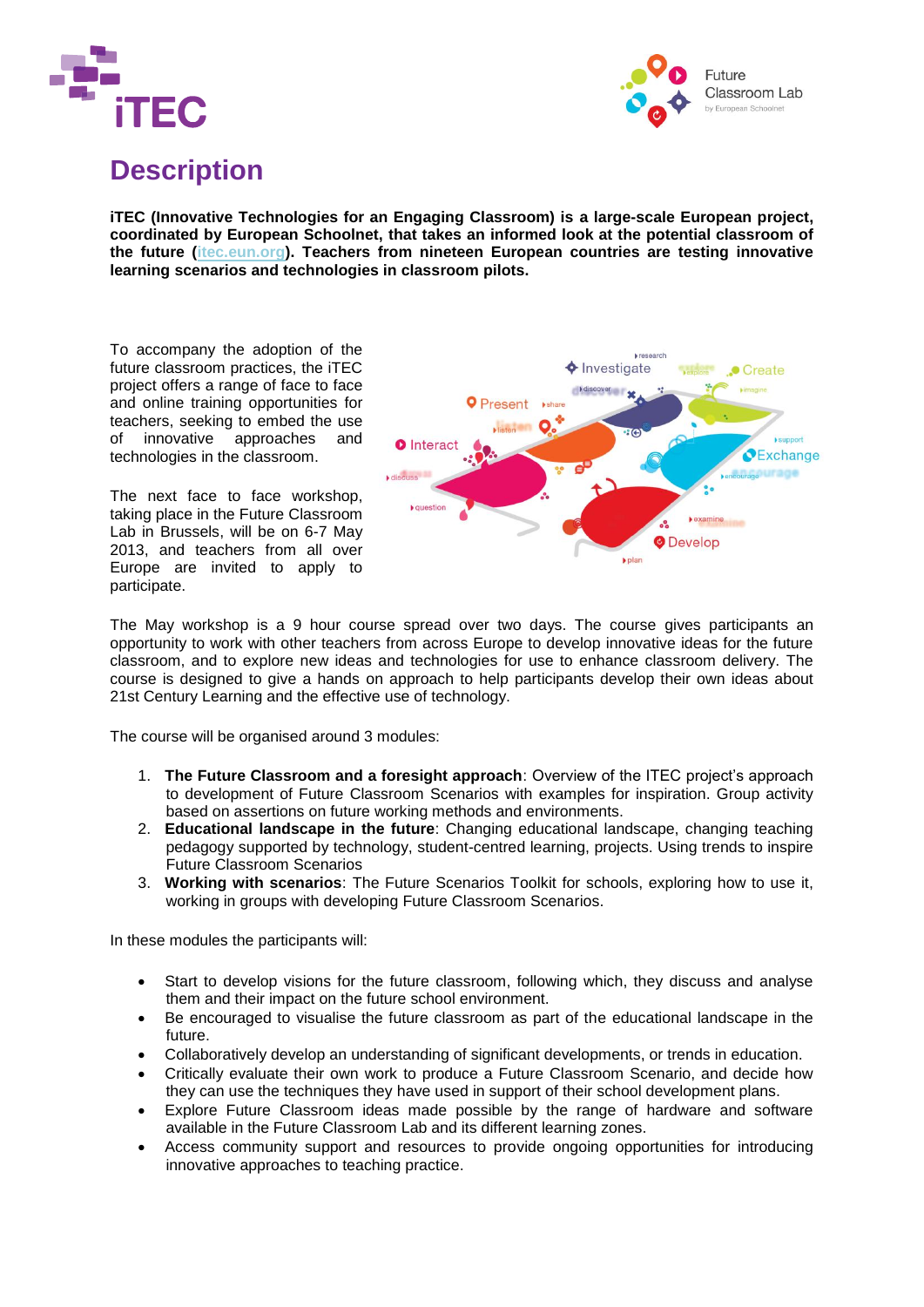



The workshop will take place at European Schoolnet's Future Classroom Lab [\(http://fcl.eun.org\)](http://fcl.eun.org/) which is a fully equipped, reconfigurable, teaching and learning space developed by European Schoolnet, its 30 supporting Ministries of Education and leading educational technology providers.

# **Participants**

The call is open to teachers from any of the iTEC countries (Austria, Belgium, Estonia, France, Germany, Hungary, Israel, Italy, Latvia, Lithuania, Norway, Poland, Portugal, Slovakia, Spain, Turkey and United Kingdom), however the following countries will have the priority as they have not been involved in the previous workshop: Belgium, Czech Republic, France, Hungary, Italy, Latvia and Norway.

The workshop is open for 20 participants, 2 participants from 10 countries, if possible by pairs of teachers who already know each other. The workshop participants are expected to have a good level of ICT and English. The workshop language is English.

#### **The participants should have the following profile:**

- Willing to think about their own teaching and their current working methods and environments: Participants' must have an interest in experimenting with their own approaches to learning and teaching and must be open to innovative and unconventional classroom practices. Participants also need the confidence and creativity to adapt classroom activities to their own pedagogical approach and the opportunities and constraints of their learning and teaching context.
- Participants should be familiar with some technologies that can be used in learning and teaching. Ideally users should be experiences with using web based services for collaboration and communication e.g. services for sharing film and image files. Participants should be comfortable sharing ideas and experiences with their peers either through discussion or in online forums
- If possible, teachers who have a role in school development activities. This could include, as an example, teachers with an ICT coordination remit or involved in staff development or curriculum development. The course is particlalry relevant to those interested in developing competencies for school leadership.
- Teachers that have not previously been involved in iTEC face to face meetings and training events.
- Participants are encouraged to bring their own laptop.

#### **Workshop follow-up**

After the workshop, the participants will be considered as iTEC Ambassadors and be invited to carry on some activities as follow up of the workshop:

- Participants should identify key stakeholders and communities that they could involve in Future Classroom Scenario development. It would be particularly beneficial if the participants could to form their own network and community of practice following the completion of the course.This follow up activity should be guided by the Future Classroom Scenario toolkit resources covered in the course.
- Participants should establish trends identified by other key stakeholders and communities. This follow-up activity should be guided by the Future Classroom Scenario toolkit resources covered in this module.
- Participants can be asked to report back on how they have, or plan to, make use of activities from the iTEC Future Classroom Scenario Development toolkit.The trainer can organise this